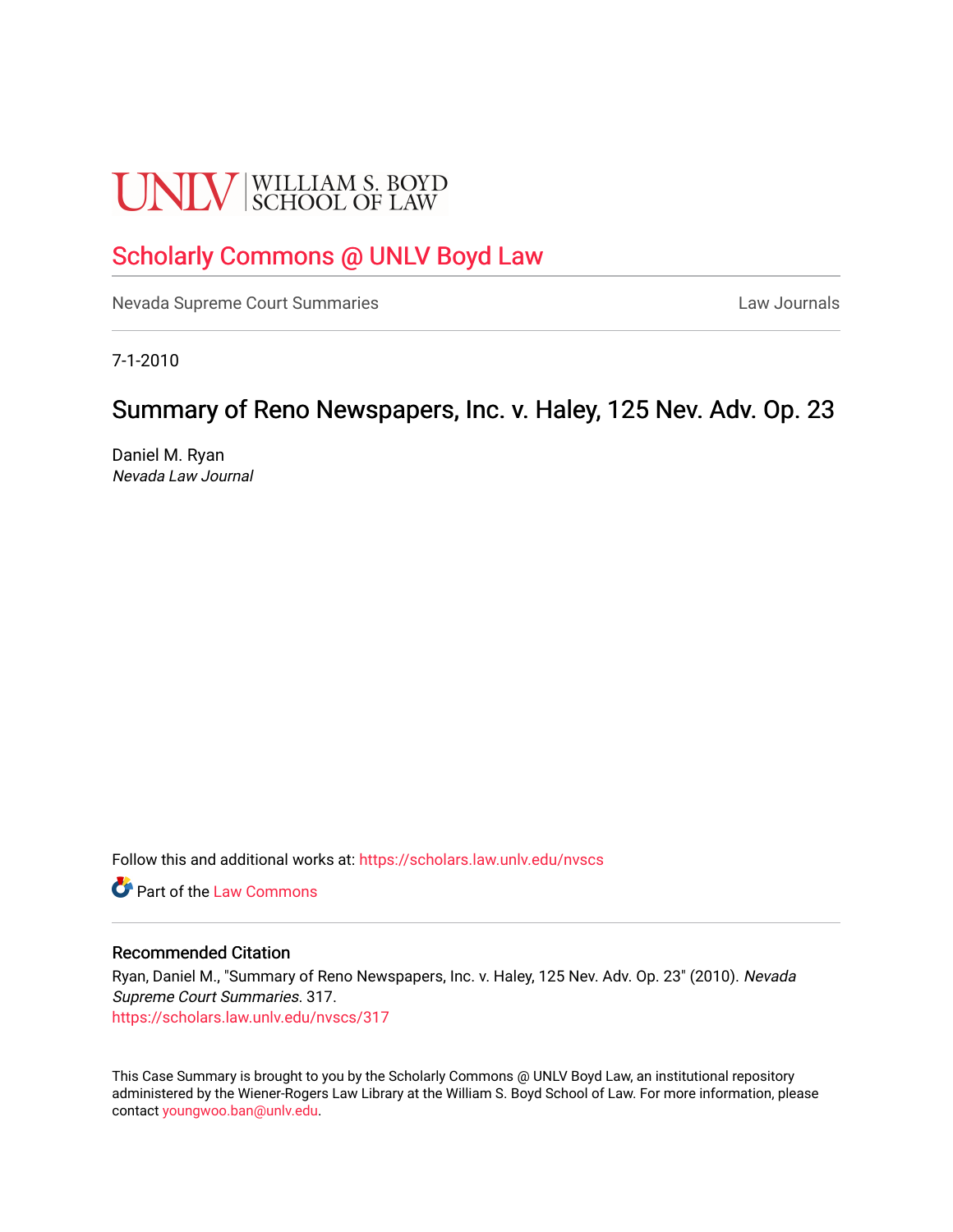## *Haley v. Dist. Ct.,* 128 Nev. Adv. Op. No. 16 (Apr. 5, 2012)<sup>1</sup>

## MEDICAL MALPRACTICE – SETTLEMENT MODIFICATIONS

#### **Summary**

The Court considered a petition for writ of mandamus or prohibition challenging a district court order approving compromise of a minor's medical practice claim, but directing a different settlement distribution than agreed to by the parties.

#### **Disposition/Outcome**

The Court denied the writ petition in part because NRS  $41.200^2$  authorized the district court to adjust the allocation of settlement fees and costs in the minor's best interest. However, the court granted the petition in part because the district court did not explain its allocation of fees between the minor's attorney and guardian ad litem.

#### **Factual and Procedural History**

As a result of an emergency delivery procedure at the University Medical Center of Southern Nevada (UMC) in June 2005, Warren West's pregnant wife died and his daughter Ashley was born with severe brain damage. Petitioner attorney Christopher Gellner brought wrongful death and personal injury claims against Dr. Joel Orevillo and Stewart Pulmonary Associates, Ltd. (SPA). When Ashley was subsequently adopted, Petitioner Dale Haley was appointed as her guardian ad litem.

The parties reached a \$283,000 settlement in July 2010. The parties submitted a proposed compromise to the district court to approve allocation of \$109,187.26 to Gellner, \$20,100 to Haley, \$79,333.33 to Medicaid, and the remaining \$29,379.41 to Ashley. The district court refused to approve the compromise because the attorney allocation exceeded the amount for the minor. After reviewing Haley's statement of hours and Gellner's retainer agreement, the district court allotted \$95,200 to Ashley and \$63,466.67 as fees and costs to Gellner and Haley combined.

Gellner and Haley sought the Court's intervention by extraordinary writ, asserting the district court lacked the statutory authority to unilaterally alter the distribution, and even if it had such authority, the district court abused its discretion in making the alteration.

#### **Discussion**

 $\overline{a}$ 

Justice Parraguirre wrote for the unanimous three justice panel, $3$  noting that writ relief was appropriate because the petitioners had no right of appeal as neither was an aggrieved party.

<sup>1</sup> By Amanda Ireland.

<sup>2</sup> NEV. REV. STAT. 41.200 (2007)(governing compromise of a minor's claim).

<sup>3</sup> Justice Parraguirre was joined by Justices Douglas and Hardesty.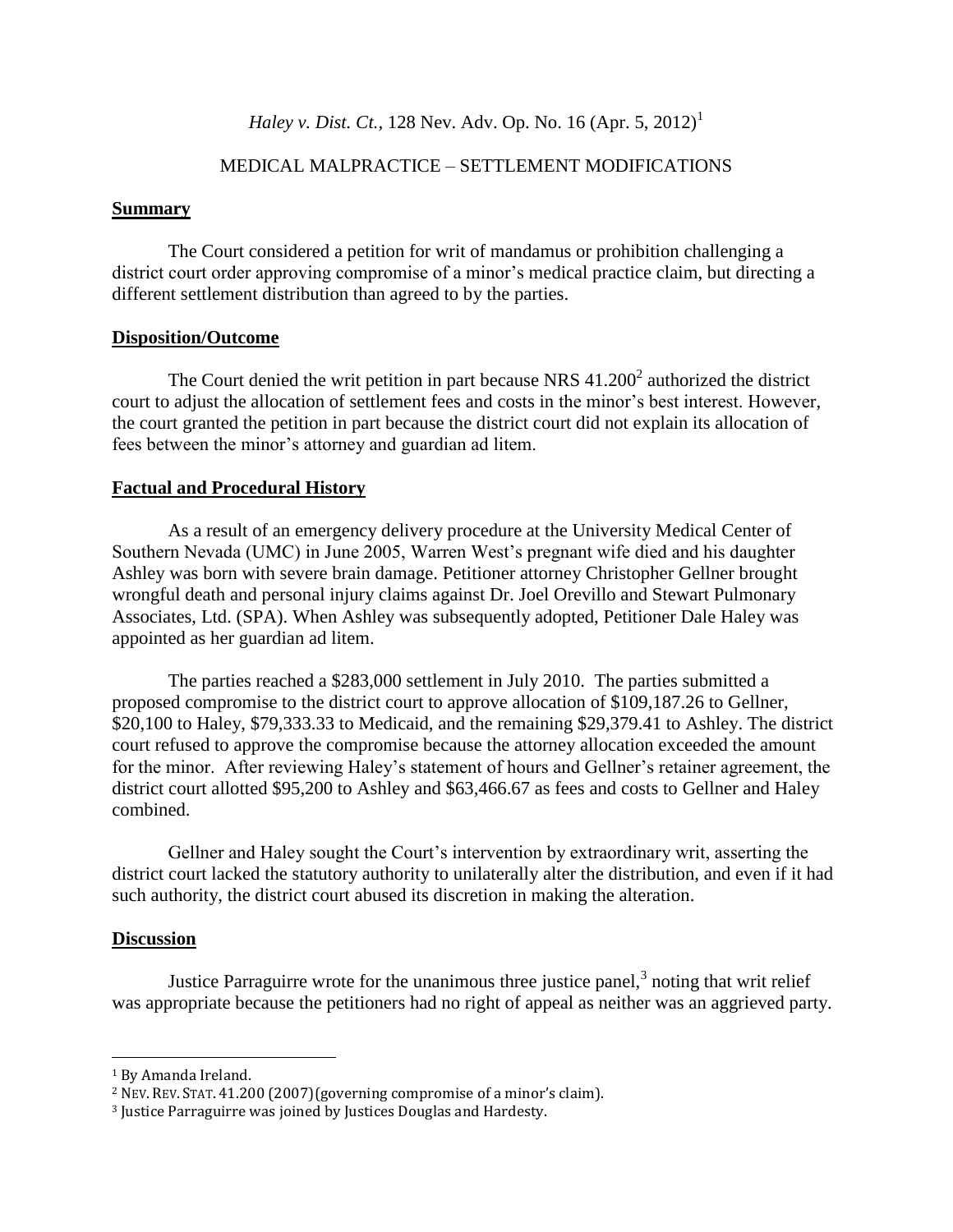Further, the petition presented an issue of first impression whether a district court has authority to unilaterally alter distribution of a settlement when approving compromise of a minor's claim.

Petitioners argued that NRS 41.200 merely afforded the district court narrow authority to approve a compromise in its entirety, and not to determine the amount a minor would receive. The Court disagreed, finding that NRS 41.200 granted broad authority to approve the proposed compromise of a minor's claim because the approval process expressly encompassed review of the proposed apportionment of proceeds, including the proposed allocation of attorney fees and other expenses.<sup>4</sup> Further, NRCP 17 $(c)$  allowed the district court to issue any order it deemed proper to protect a minor, a rule almost identical to FRCP 17(c) charging the court with a "special duty  $\ldots$  to safeguard the interests of litigants who are minors."<sup>5</sup>

The Court was guided by the Fourth Circuit, which concluded that "ascertaining whether attorney fee agreements involving minors . . . are reasonable" was integral to the protective judicial role.<sup>6</sup> Such review necessarily entailed authority to review each portion of the proposed compromise for reasonableness and to adjust the terms of the settlement accordingly, including the fees and costs to be taken from the minor's recovery.<sup>7</sup>

Next, the Court considered Ashley's proposed compromise and reallocation of fees, applying a "fair and reasonable" approach to review a settlement involving minors. The Court concluded the district court acted within its broad discretion in finding the proposed allocation to Gellner to be unreasonable. The district court had appropriately applied the *Brunzell* factors to calculate the reasonableness of attorney fees.<sup>8</sup> This analysis noted Gellner's limited experience as a medical malpractice attorney and highlighted his role in complicating the case with many amended motions, dismissals and time-barred complaints due to attorney oversight. Finally, the district court had balanced Ashley's lifelong special needs and potential for a multimillion dollar judgment against the proposed payment. Writ relief was therefore denied on this part.

However, the Court found the reallocation was problematic when it combined Gellner's and Haley's recovery, instead of separating out the fees for the guardian ad litem, who was statutorily entitled to reasonable compensation.<sup>9</sup> The Court granted mandamus relief in this respect, with the district court instructed to provide a distribution of the \$63,466.67 that reasonably accounted for the duties performed by Gellner as attorney and Haley ad guardian ad litem.

## **Conclusion**

NRS 41.200 authorized the district court to modify the proposed compromise in the minor's best interest, so redistribution of the settlement proceeds was proper. However, the

 $\overline{a}$ 

<sup>4</sup> NEV. REV. STAT. 41.200(2)(f).

<sup>5</sup> *See* Robidoux v. Rosengren, 638 F.3d 1177, 1181-82 (9th Cir. 2011).

<sup>6</sup> In re Abrams & Abrams, P.A., 605 F.3d 238, 243 (4th Cir. 2010).

<sup>7</sup> *Id*. at 244.

<sup>8</sup> Brunzell v. Golden Gate National Bank, 85 Nev. 345, 349, 455 P.2d 31, 33 (1969)("(1) the qualities of the attorney; (2) the character of the work to be done; (3) the actual work performed by the attorney; and (4) the case's result.")

<sup>9</sup> NEV. REV. STAT. 159.0455(1).